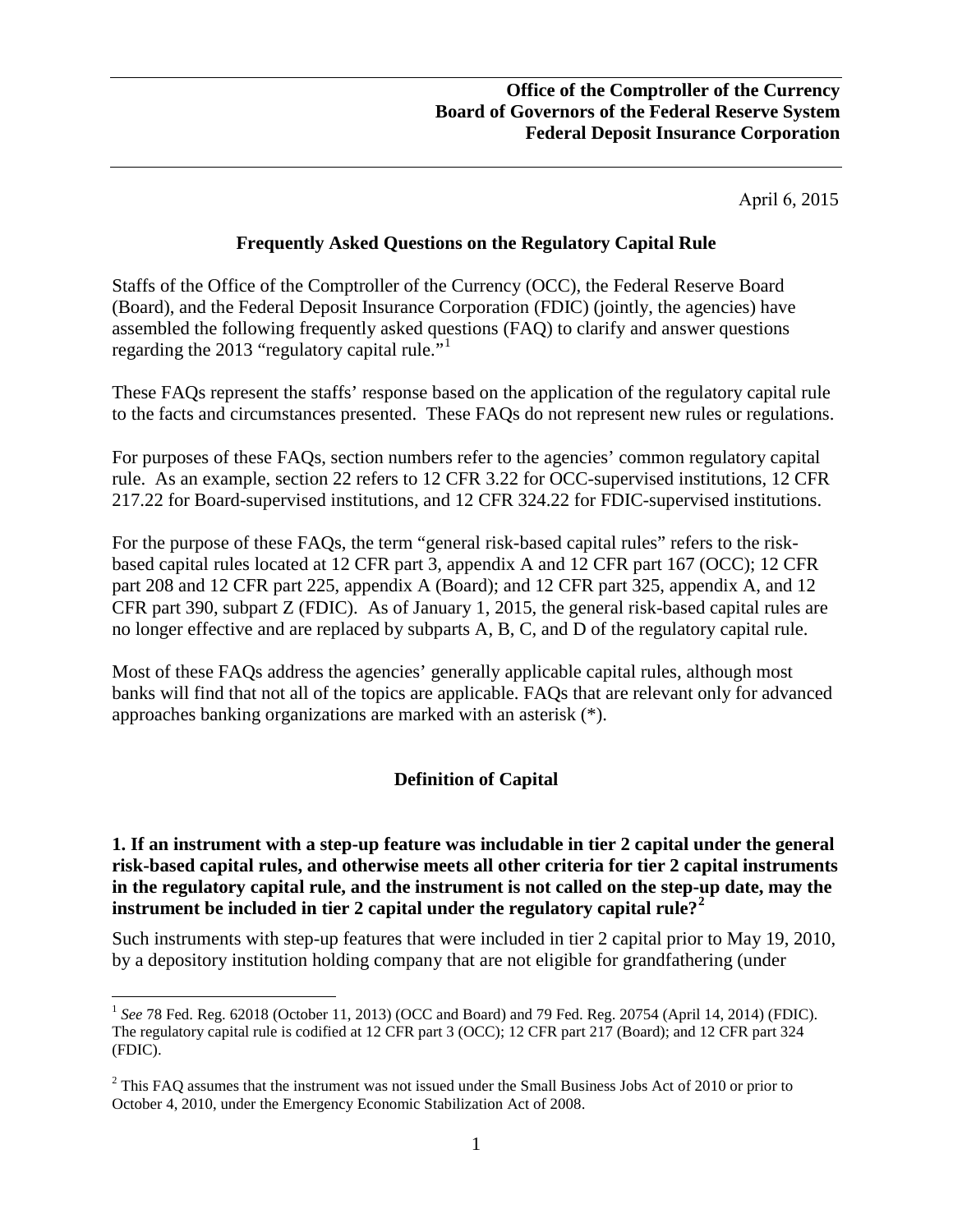section 300(c)), or prior to September 12, 2010, by a depository institution, are subject to the phase-out provisions for non-qualifying capital instruments under section 300(c) of the regulatory capital rule. However, if such an instrument remains outstanding once its interest rate has been "stepped-up," and the instrument meets all other criteria for tier 2 capital instruments under the regulatory capital rule, it may be included in tier 2 capital since the instrument no longer has any terms or features that create an incentive for the issuer to redeem the instrument prior to maturity.

## **2. If an instrument that was includable in tier 2 capital under the general risk-based capital rule has a call date that is associated with a step-up in the distant future, may that call date be considered the maturity date in order to avoid having the instrument subject to the phase-out provisions of the regulatory capital rule?[3](#page-1-0)**

No, the step-up date is not a factor in determining the maturity date. The regulatory capital rule prohibits any feature in tier 2 capital instruments that would create significant incentives to redeem such instruments prior to maturity (see section 20(d)(1)(iv) of the regulatory capital rule). Thus, if the instrument has a significant incentive to redeem and was issued and included in tier 2 capital prior to May 19, 2010, by a depository institution holding company not eligible for grandfathering (under section 300(c)), or prior to September 12, 2010, by a depository institution, the instrument is subject to the phase-out provisions in section 300(c) of the regulatory capital rule. If the instrument was issued after those dates, it may not be included in regulatory capital.

## **3. Is the regulatory capital amortization schedule for tier 2 capital instruments outlined in section 20(d)(1)(iv) considered a "significant incentive" to redeem?**

No. The amortization schedule is not considered a significant incentive to redeem. The amortization schedule is not a term or feature of the instrument but a regulatory requirement.

## **4. Can convertible instruments be included in regulatory capital even if they are convertible less than five years after issuance?**

Convertibility of a capital instrument within five years of issuance does not preclude its qualification as regulatory capital if the instrument is convertible into a capital instrument of a higher quality (see section 20(d)(1)(iv), note 12 of the Board's and OCC's regulatory capital rule and footnote 13 of the FDIC's regulatory capital rule). For example, a non-common stock additional tier 1 or tier 2 capital instrument that converts into common stock can be included in additional tier 1 capital or tier 2 capital (as appropriate), even if the contractual conversion date requires conversion less than five years after issuance, so long as the instrument meets all the relevant eligibility criteria in the regulatory capital rule.

### **5. Are investments in the capital of Federal Reserve Banks and Federal Home Loan Banks (FHLB) in the form of common stock considered investments in the capital of unconsolidated financial institutions that would be subject to the regulatory capital rule's 10 percent common equity tier 1 capital deduction threshold?**

<span id="page-1-0"></span><sup>&</sup>lt;sup>3</sup> This FAQ assumes that the instrument was not issued under the Small Business Jobs Act of 2010 or prior to October 4, 2010, under the Emergency Economic Stabilization Act of 2008. l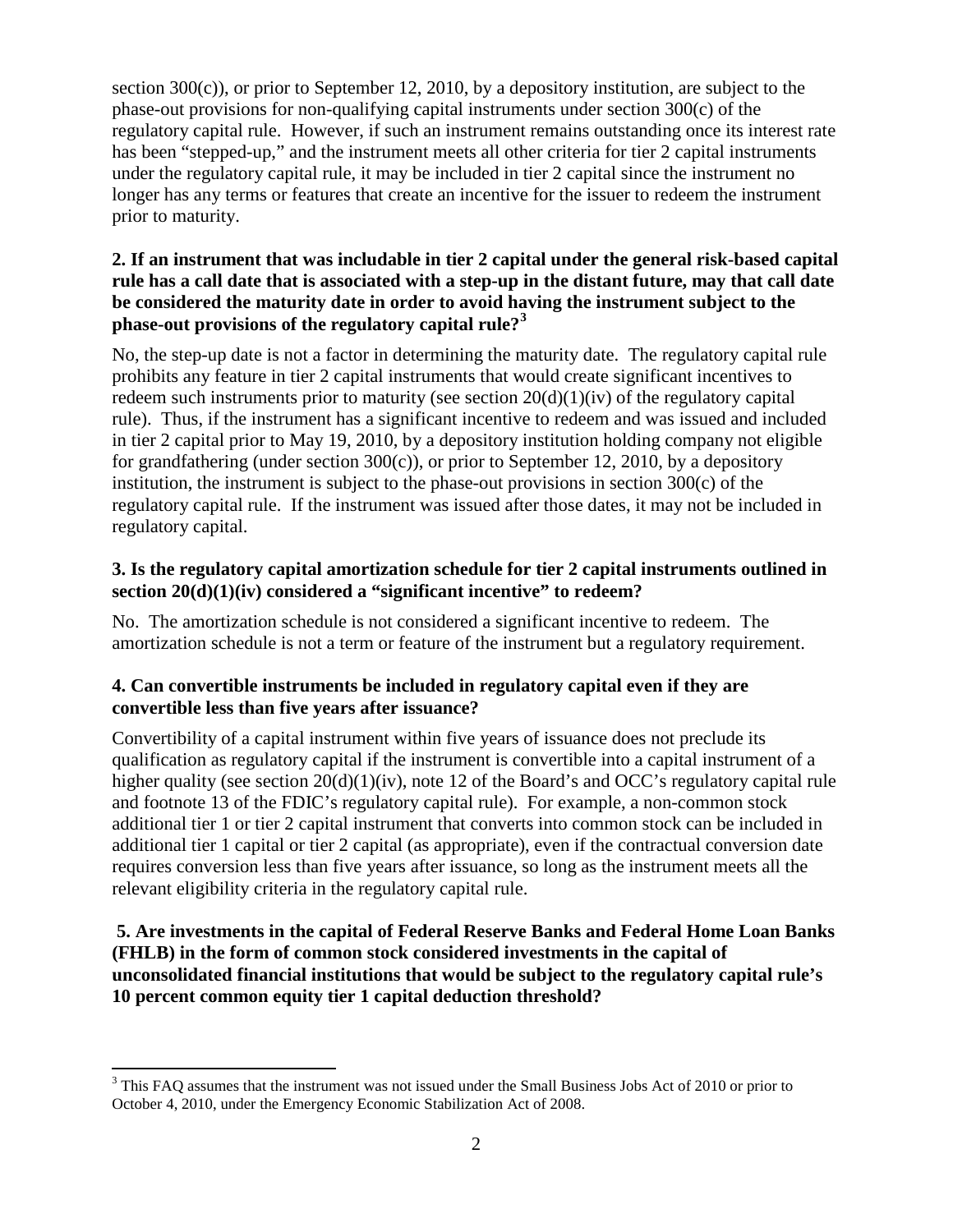No. The relevant definitions in section 2 of the regulatory capital rule exclude investments in sovereigns (sovereigns include central banks as well as Federal Reserve districts) and government sponsored enterprises (which include FHLBs). See section 2 of the regulatory capital rule.

### **6. Should banking organizations risk weight mortgage servicing assets (MSA) and significant investments in the capital of unconsolidated financial institutions that are not deducted from capital on a gross (pre-tax) basis, or should they risk weight such assets net of associated deferred tax liabilities?**

These assets are subject to risk weighting on a gross (pre-tax) basis. The ability to net associated deferred tax liabilities against deductible assets is only applicable for purposes of calculating the amount of the assets that must be deducted, not for purposes of calculating the risk weighted amount of such assets.

### **7. Are foreign currency translation adjustments and accumulated net gains/losses on cash flow hedges related to the hedging of items that are not fair-valued on the balance sheet (which are components of accumulated other comprehensive income (AOCI)) subject to the transitional provisions in the regulatory capital rule?**

No. Consistent with the general risk-based capital rules, under the regulatory capital rule, foreign currency translation adjustments are included in regulatory capital and accumulated net gains and losses on cash flow hedges related to the hedging of items that are not fair-valued on the balance sheet are excluded from regulatory capital. These items are thus not subject to the transition provisions and, accordingly, are not listed in section 300(b)(3) of the regulatory capital rule.

### **8. If the U.S. Treasury sells to a third party preferred shares issued by a depository institution holding company (DIHC) under the Emergency Economic Stabilization Act of 2008 (troubled asset relief program (TARP) shares) and the DIHC included the TARP shares in tier 1 capital, are TARP shares held by that third party eligible for inclusion in additional tier 1 capital under the regulatory capital rule?**

Yes. Although the shares do not meet the eligibility requirements under the regulatory capital rule, the shares were issued prior to October 4, 2010 pursuant to the Emergency Economic Stabilization Act and are explicitly grandfathered under the regulatory capital rule. See section  $20(c)(3)$  of the regulatory capital rule.

## **9. DIHC A has TARP shares outstanding and held by third-party investors. DIHC B acquires DIHC A. Instead of purchasing the TARP shares from the investors for cash, DIHC B exchanges the TARP shares issued by DIHC A for newly issued preferred shares that have identical terms to the TARP shares (for example, the preferred shares issued by DIHC B are cumulative and have a step-up, and are classified as a new instrument under generally accepted accounting principles (GAAP)). Are the shares issued by DIHC B eligible for inclusion in additional tier 1 capital?**

No. The shares issued by DIHC B were not issued prior to October 4, 2010, and were not issued pursuant to the Emergency Economic Stabilization Act. The terms of the newly issued shares are not consistent with the eligibility criteria under the regulatory capital rule. See section 20 of the regulatory capital rule.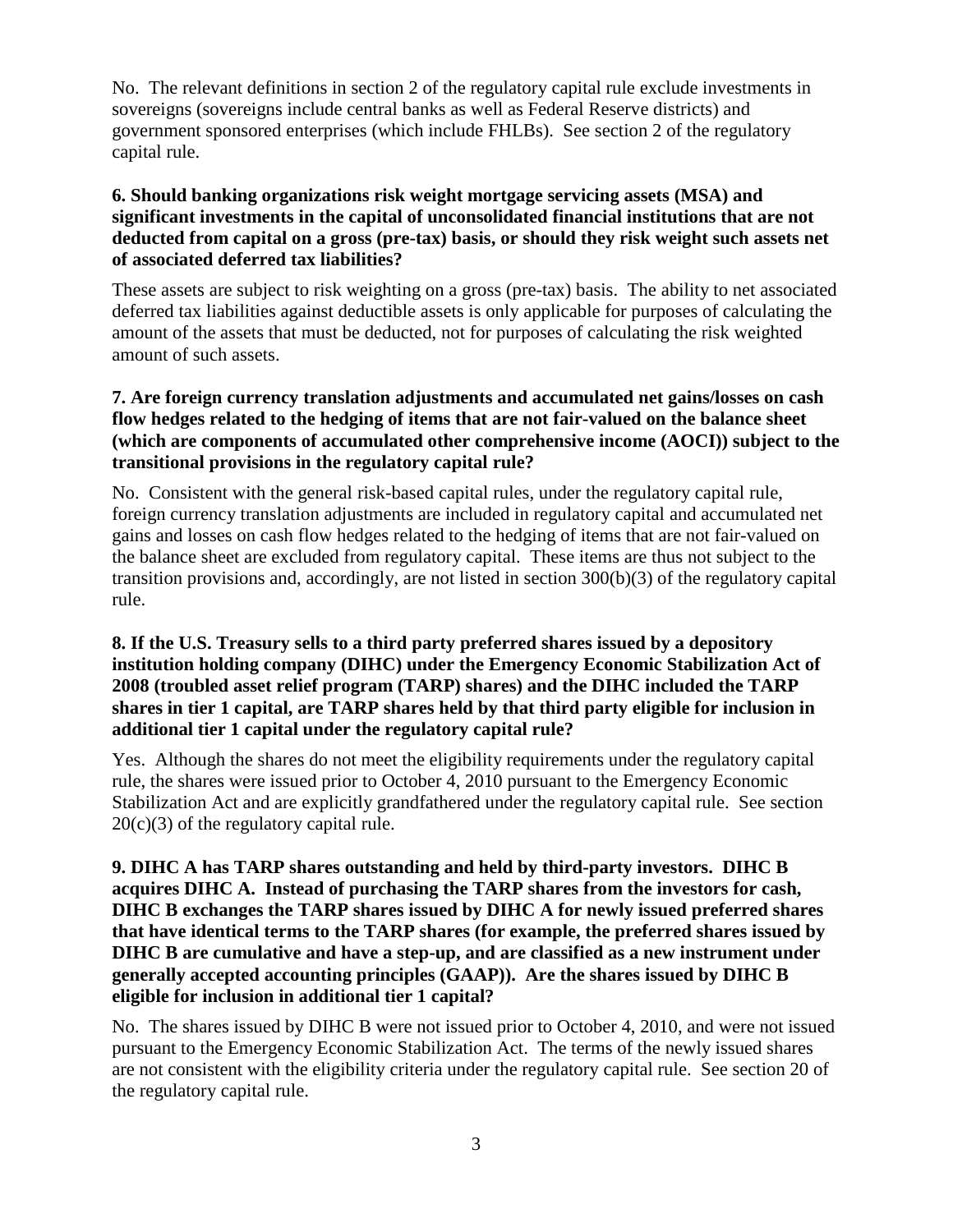#### **10. Are interest payments on tier 2 capital instruments included in the scope of "distributions" under the capital conservation buffer framework?**

Interest payments on subordinated debt instruments that qualify as tier 2 capital are generally not considered a "distribution" for purposes of the capital conservation buffer framework, as that term is defined in section 2 of the regulatory capital rule. However, interest payments on trust preferred securities (TruPS) (if the TruPS are included in the tier 2 capital of the issuer) are included in the scope of distributions under the capital conservation buffer if the banking organization has full discretion to defer interest payments on those instruments (permanently or temporarily) without triggering an event of default.

# **High Volatility Commercial Real Estate (HVCRE) Exposures[4](#page-3-0)**

## **1. If a borrower contributes additional capital to an existing HVCRE loan to meet the 15 percent contributed capital requirement after the banking organization has already advanced funds to the borrower, can the loan be excluded from the definition of HVCRE as a loan to a commercial real estate (CRE) project that meets specified criteria?**

The loan remains an HVCRE loan because any contribution of cash or land must be contributed to the project before a banking organization advances funds for a loan to be considered a CRE loan, rather than an HVCRE loan.

### **2. Are acquisition, development or construction (ADC) loans made prior to the effective date of the regulatory capital rule exempted from the HVCRE definition?**

The regulatory capital rule does not provide for the grandfathering of existing loans. Therefore, ADC loans made before the effective date of the regulatory capital rule are not automatically exempted from the definition of HVCRE. Unless such loans meet the criteria for exemption provided in the definition of HVCRE, they must be treated as HVCRE loans.

## **3. If a borrower owns real estate (and has no mortgages or liens on that real estate) that is unrelated to a project, can the borrower pledge this real estate to the project as collateral and count the value of the real estate toward the 15 percent borrower contributed capital requirement and avoid the HVCRE classification?**

No, the definition of HVCRE requires that capital be contributed by the borrower to the project in the form of cash or unencumbered readily marketable assets. To the extent that an asset is merely pledged as collateral, it would not be considered to have been contributed to the project.

### **4. For the purpose of determining whether a loan meets the definition of HVCRE, would various purchasers' deposits on units in a condominium project (that does not qualify as a one- to four-family property that is excluded from the definition of HVCRE) count toward the borrower's contributed capital?**

No. Purchasers' deposits on units in a condominium project do not qualify as capital contributed by the borrower. The purpose of contributed capital, or equity, is to ensure that the borrower maintains a sufficient economic interest in the property and to provide a margin between the loan amount and the value of the project to provide protection to the lender against loss due to

<span id="page-3-0"></span><sup>&</sup>lt;sup>4</sup> For HVCRE questions, see the definition of "HVCRE" in section 2 of the regulatory capital rule.  $\overline{\phantom{a}}$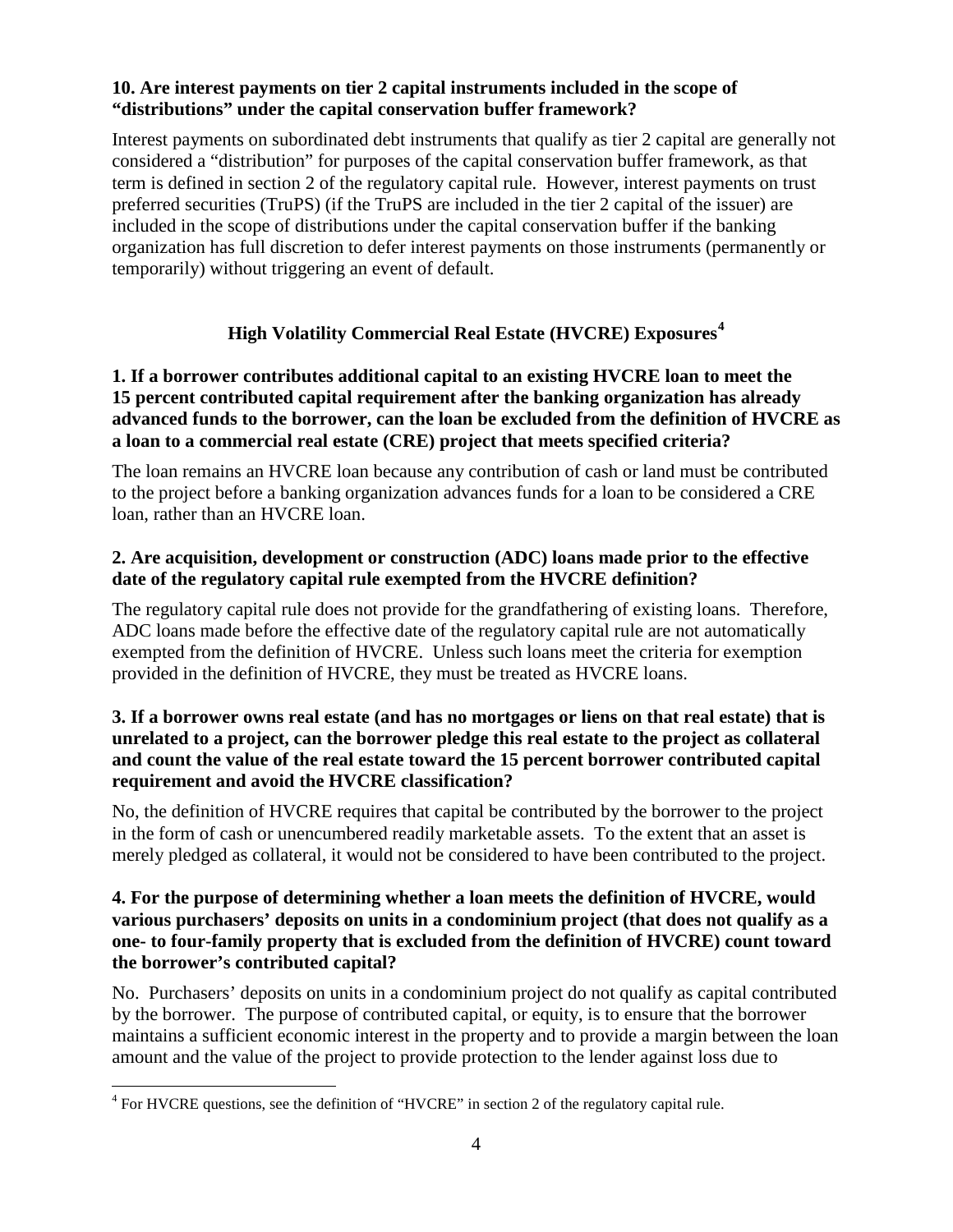overruns or an incomplete or otherwise failed project. Typically, a purchaser's deposit is not able to absorb losses on the project because the deposit must be returned to the purchaser in the event that the project is not completed.

#### **5. For the purpose of measuring capital contributed by the borrower under the HVCRE definition, if Bank A has a first mortgage secured by the real estate of the project and Bank B has a second mortgage on the same real estate collateral, does the second banking organization's funding count as cash contributed by the borrower?**

No. A second banking organization's funding of the project is not considered to be capital contributed by the borrower. Rather, it is another loan to the project, and both loans encumber the property.

### **6. What is the "as completed" value? Can the "as stabilized" value be used for purposes of determining whether the loan is an HVCRE exposure?**

No, the "as stabilized" value cannot be used for purposes of determining whether the loan is an HVCRE exposure. The agencies' Interagency Appraisal and Evaluation Guidelines explain both the "as completed" value and "as stabilized" value as follows:

The prospective market value "as completed" reflects the property's market value as of the time that development is expected to be completed. The prospective market value "as stabilized" reflects the property's market value as of the time the property is projected to achieve stabilized occupancy. For an income-producing property, stabilized occupancy is the occupancy level that a property is expected to achieve after the property is exposed to the market for lease over a reasonable period of time and at comparable terms and conditions to other similar properties. (Refer to the interagency guidelines: The Board's SR letter 10-16 at [http://www.federalreserve.gov/boarddocs/srletters/2010/sr1016a1.pdf;](http://www.federalreserve.gov/boarddocs/srletters/2010/sr1016a1.pdf) the OCC Bulletin 2010-42 at [http://www.occ.gov/news-issuances/bulletins/2010/bulletin-2010-42.html;](http://www.occ.gov/news-issuances/bulletins/2010/bulletin-2010-42.html) and the FDIC's FIL 82-2010 at [https://www.fdic.gov/news/news/financial/2010/fil10082a.pdf.](https://www.fdic.gov/news/news/financial/2010/fil10082a.pdf))

Of the three market value scenarios that are generally used by an appraiser (that is, the current ["as is"] market value, the prospective market value "as completed," and the prospective market value "as stabilized"), a banking organization should consider only the prospective market value "as completed" for purposes of determining whether a project is an HVCRE exposure.

#### **7. If cash is used to buy land, and that land is subsequently contributed to a new development, can the land still count as contributed capital? Does the banking organization need to document when and how much the borrower paid for the land?**

Yes. If cash is used to purchase land that is subsequently contributed to an ADC project, the cash used to buy the land can count toward the 15 percent contributed capital amount. This 15 percent requirement must be met before the banking organization advances funds. The definition of HVCRE excludes CRE projects in which the borrower has contributed capital to the project in the form of cash or unencumbered readily marketable assets (or has paid development expenses out-of-pocket) of at least 15 percent of the real estate's "as completed" value. (See definition in question 6.) Consistent with the preamble to the regulatory capital rule, cash used to purchase land is a form of borrower-contributed capital under the HVCRE definition. The banking organization should document the details pertaining to the amount of cash paid for the land.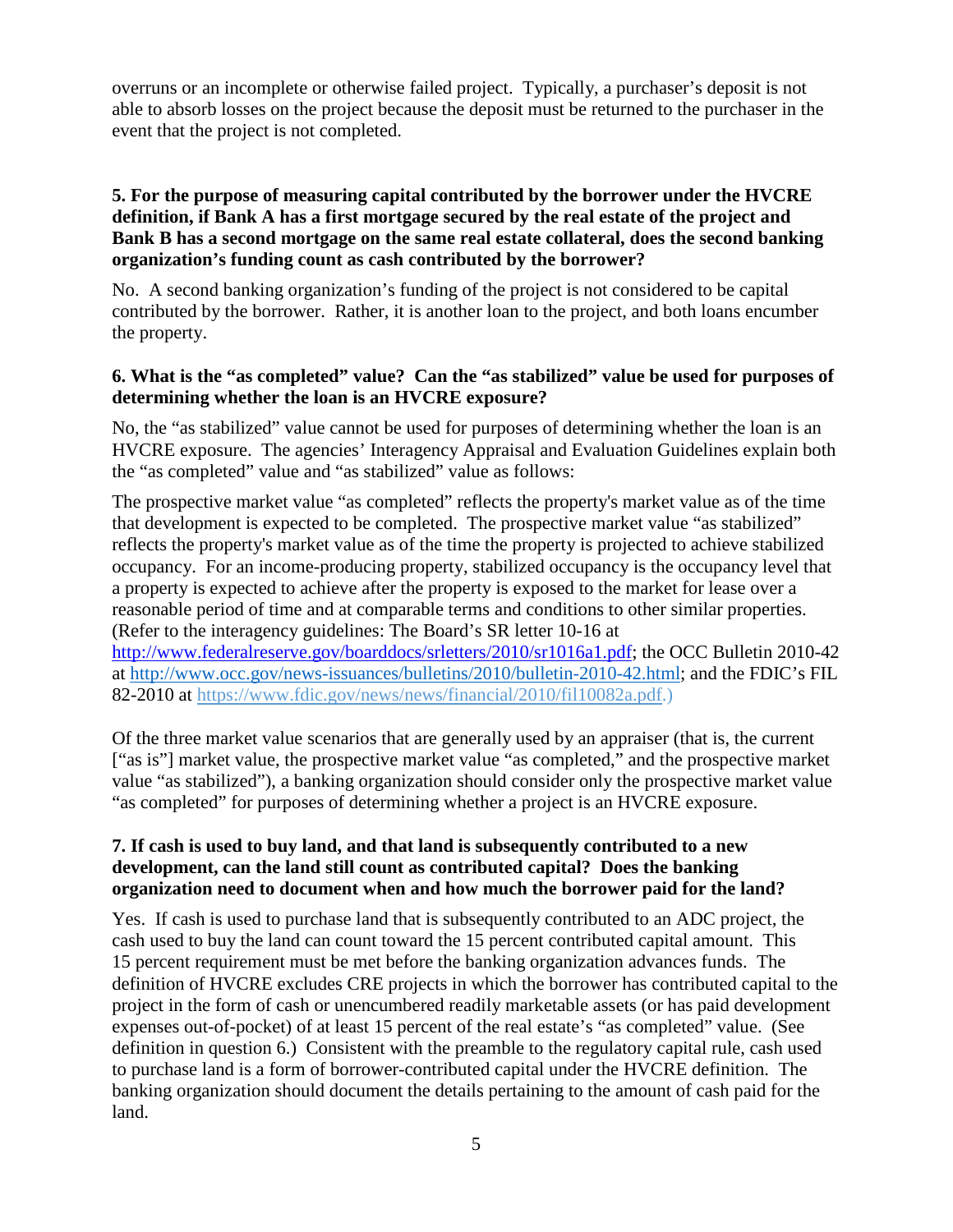### **8. For purposes of determining the amount of a borrower's contributed capital and whether a loan would be classified as an HVCRE loan, would "soft costs" (such as brokerage fees, marketing expenses, or costs of feasibility studies) qualify as "development expenses"?**

Under the regulatory capital rule, contributed capital may include out-of-pocket development expenses paid by the borrower. "Soft costs" that contribute to the completion and value of the project can count as development expenses for purposes of the HVCRE definition. Such soft costs include interest and other development costs such as fees and related pre-development expenses. Project costs paid to related parties such as developer fees, leasing expenses, brokerage commissions, and management fees may be included in the soft costs provided the costs are reasonable in comparison to the cost of similar services from third parties. Acceptable contributed capital includes actual cash expended by a developer for the purchase of a site and initial costs paid, such as engineering or permits related directly to the project.

#### **9. Does an interest-only loan to purchase an existing building under renovation with tenants qualify as HVCRE?**

The terms of financing (for example, interest-only loans) are not a relevant criterion for HVCRE determination. Rather, the classification of the loan depends primarily on whether it is permanent financing. A loan cannot be classified as permanent financing if (1) the loan is based on the "as completed" value of the project (i.e., the project has not yet been completed) and (2) there will be any future advances on the loan. Other characteristics of the loan should also be considered in the context of the regulatory capital rule's HVCRE definition.

## **10. Are Small Business Administration (SBA) 504 loans considered community development loans under the definition of HVCRE and, therefore, not subject to the HVCRE treatment?**

SBA 504 loans are used for fixed assets (for example, the purchase of land and buildings, site and building improvements, newly constructed facilities, and long-term machinery and equipment) as well as to refinance existing debt and are not automatically excluded from the definition of HVCRE. SBA 504 loans that meet the criteria in paragraphs (2)(i) and (2)(ii) under the HVCRE definition are exempt from treatment as an HVCRE exposure. SBA 504 loans that are not community development investments may be exempt from the HVCRE treatment if the loan satisfies the other exemption criteria in the definition of HVCRE.

#### **11. Projects may receive cash in the form of grants from nonprofit organizations, municipalities, state agencies, or federal agencies. Can a banking organization providing ADC financing to a project (that does not otherwise qualify as a community development investment with regard to the HVCRE exemption) consider the cash from such grants as part of the 15 percent contributed capital requirement?**

No, to the extent a project receives a grant, a banking organization may not consider the cash from the grant as a capital contribution because the cash did not come from the borrower. Although a third-party grant would increase the capital invested in the project, because it does not come from the borrower, it does not affect the borrower's level of investment and therefore does not ensure that the borrower maintains a sufficient economic interest in the project.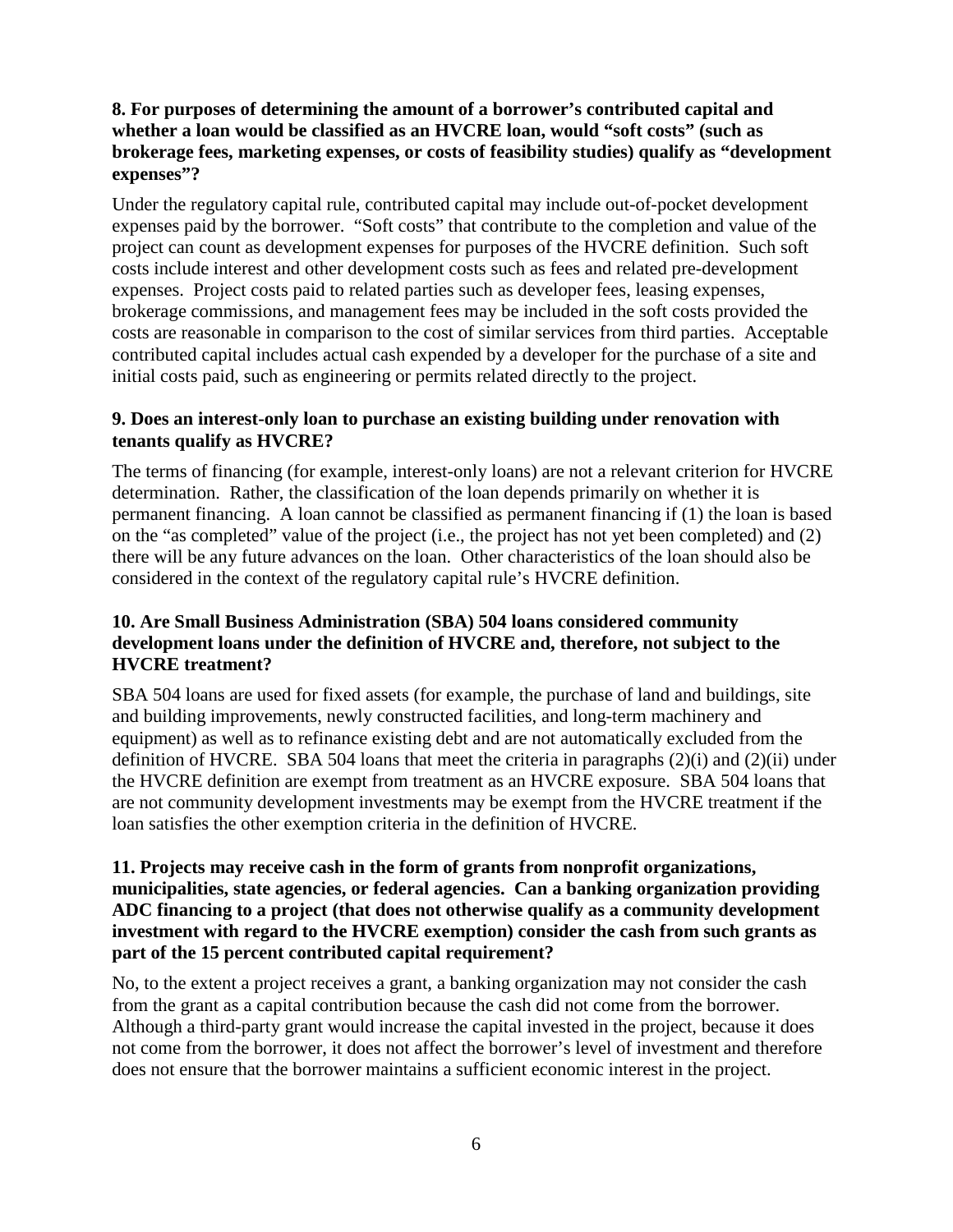### **12. Is a credit facility used to purchase a commercial lot (land only with no site improvements) an HVCRE exposure? The proceeds are used to acquire the land, however, there is no plan to develop, construct, or make improvements. At this time the borrower intends to hold the land.**

An acquisition loan to purchase CRE (including land) would qualify as an HVCRE exposure, unless the loan is permanent financing in accordance with the banking organization's normal lending terms or meets the exemption criteria described in the HVCRE definition.

## **13. Does an ADC loan on a multipurpose property that will contain both CRE and one- to four-family residential real estate meet the HVCRE definition?**

Only the portion of the loan applicable to the property's CRE could be subject to the HVCRE treatment. The banking organization should consider the contribution of the CRE portion of the project to the total "as completed" value of the project when determining the portion of the loan applicable to the property's CRE.

## **14. Subsequent to loan origination, if an updated appraisal or valuation on an HVCRE exposure results in a loan-to-value (LTV) ratio that no longer exceeds the maximum LTV ratio in the relevant supervisor's real estate lending standards, could the exposure then be removed from the HVCRE classification (if the exposure meets the other exemption criteria in paragraph (4) of the HVCRE definition)?**

No. A banking organization must consider the LTV ratio at origination when evaluating a loan against the HVCRE exemption criteria. A loan with an LTV ratio that exceeded the maximum supervisory LTV ratio at origination would remain an HVCRE exposure until it converts to permanent financing. Refer to the agencies' real estate lending standards regulations: 12 CFR part 34, subpart C (OCC); 12 CFR part 208, subpart E (Board); and 12 CFR part 365 (FDIC).

### **15. The definition of HVCRE includes a provision that "the capital contributed by the borrower, or internally generated by the project, is contractually required to remain in the project throughout the life of the project." What does "contractually required" mean in this context?**

In order to meet this criterion in paragraph (4)(iii) of the HVCRE definition, the loan documentation must include terms requiring that all contributed or internally generated capital remain in the project throughout the life of the project. The borrower must not have the ability to withdraw either the capital contribution or the capital generated internally by the project prior to obtaining permanent financing, selling the project, or paying the loan in full.

## **16. If a banking organization lends a borrower 15 percent against the property, independent of the project, can the proceeds from the loan count towards the obligor's 15 percent capital contribution to the project?**

No. Proceeds from a loan from the banking organization that is financing the ADC project does not count toward the 15 percent contributed capital amount.

**17. Would the issuance of a certificate of occupancy qualify the loan as having reached the stage of permanent financing? There is usually a remaining loan duration extending past the issuance of the certificate of occupancy in either the initial loan term and/or through extension options.**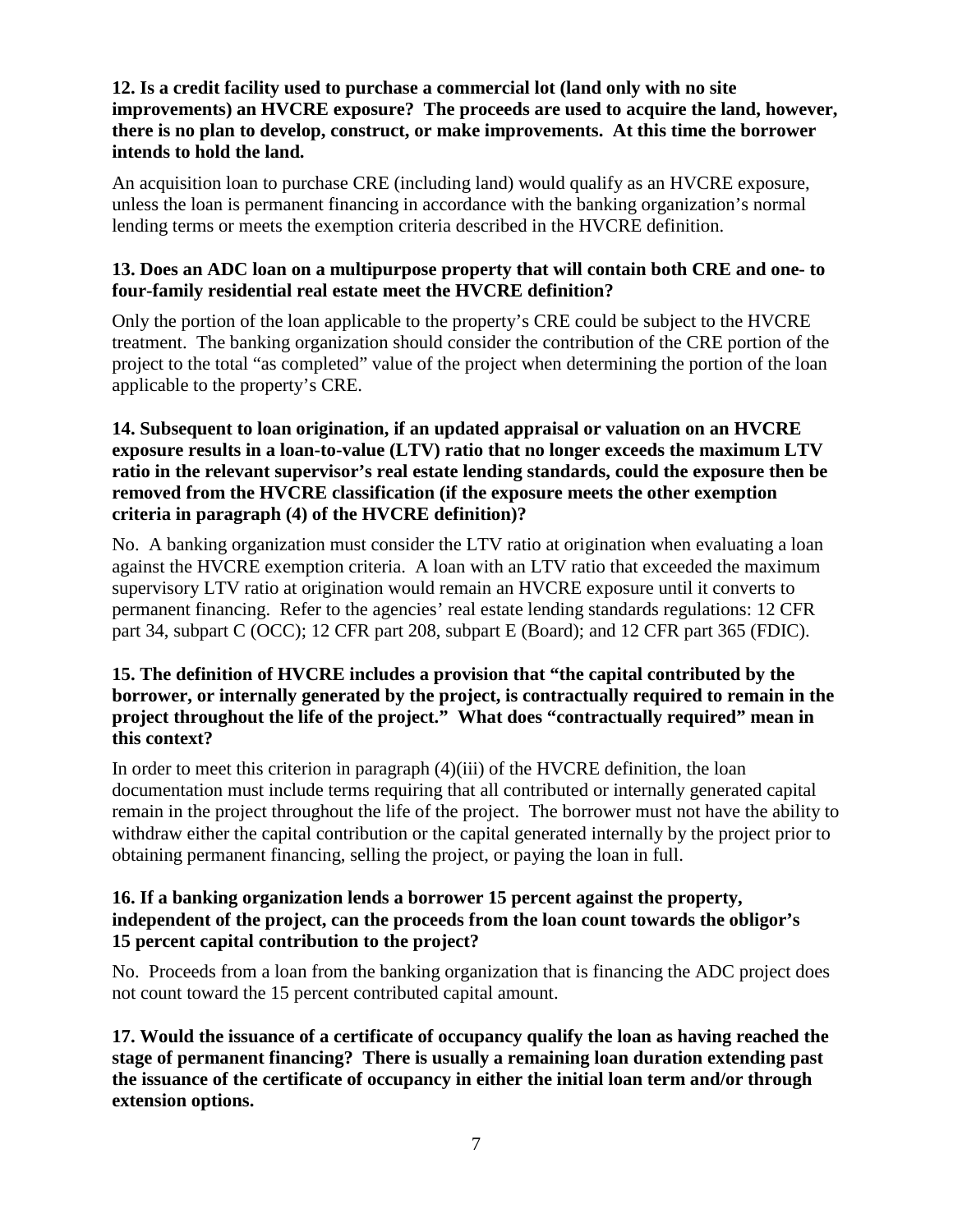A certificate of occupancy does not transform an HVCRE loan into permanent financing. The HVCRE exposure ceases to be an HVCRE exposure when it is converted to permanent financing in accordance with the banking organization's normal lending terms, or is paid in full. Generally, this would involve a new credit facility in the form of a term loan replacing the ADC facility.

## **Other Real Estate and Off-Balance Sheet Exposures**

## **1. What is the risk weight under the standardized approach for the on-balance sheet portion of a reverse mortgage?**

Reverse mortgages receive the same risk weight treatment as traditional residential mortgages. A 50 percent risk-weight category applies if a reverse mortgage is (1) secured by a property that is either owner-occupied or rented; (2) made in accordance with prudent underwriting standards, including standards relating to the loan amount as a percent of the market value of the property at origination of the mortgage; (3) not 90 days or more past due or in nonaccrual status; and (4) not restructured or modified. A banking organization risk weights a reverse mortgage at 100 percent if the mortgage fails to meet any of the qualifying criteria for a 50 percent risk weight (see section 32(g) of the regulatory capital rule). Any portion of a reverse mortgage exposure that is *conditionally* guaranteed by the U.S. government (for example, Federal Housing Administration (FHA) guarantees) receives a 20 percent risk weight as set forth in section 32(a)(1)(ii) of the regulatory capital rule.

### **2. For purposes of a reverse mortgage, what is the treatment for the off-balance sheet component of the mortgage?**

For available funds committed but not disbursed under the terms of the reverse mortgage contract, a banking organization should apply a credit conversion factor (CCF) of 50 percent to the undisbursed available commitment amount to calculate the exposure amount, given that such commitments are generally in effect for a period greater than one year (see section 33(b)(3) of the regulatory capital rule). The exposure amount would then receive a risk weight consistent with the risk weight treatment for residential mortgages (described above).

## **3. If a banking organization has a multipurpose facility that could include both financial and performance standby letters of credit, can the banking organization apply the lower of the two applicable CCFs (that is, 50 percent)?**

Yes. A banking organization may apply the lower of the two applicable CCFs set forth in section 33 of the regulatory capital rule for commitments to extend letters of credit in the form of a financial or a performance standby letter of credit (that is, 50 percent).

#### **4. Under other multipurpose facilities, a banking organization makes a commitment that could be drawn either as a letter of credit, a revolving loan, or a term loan. What is the correct CCF?**

A banking organization may apply the lower of the two applicable CCFs set forth in section 33 of the regulatory capital rule for loan commitments (that is, 20 percent for short-term and 50 percent for long-term commitments) even though such exposures could be drawn as a letter of credit or a term or revolving loan.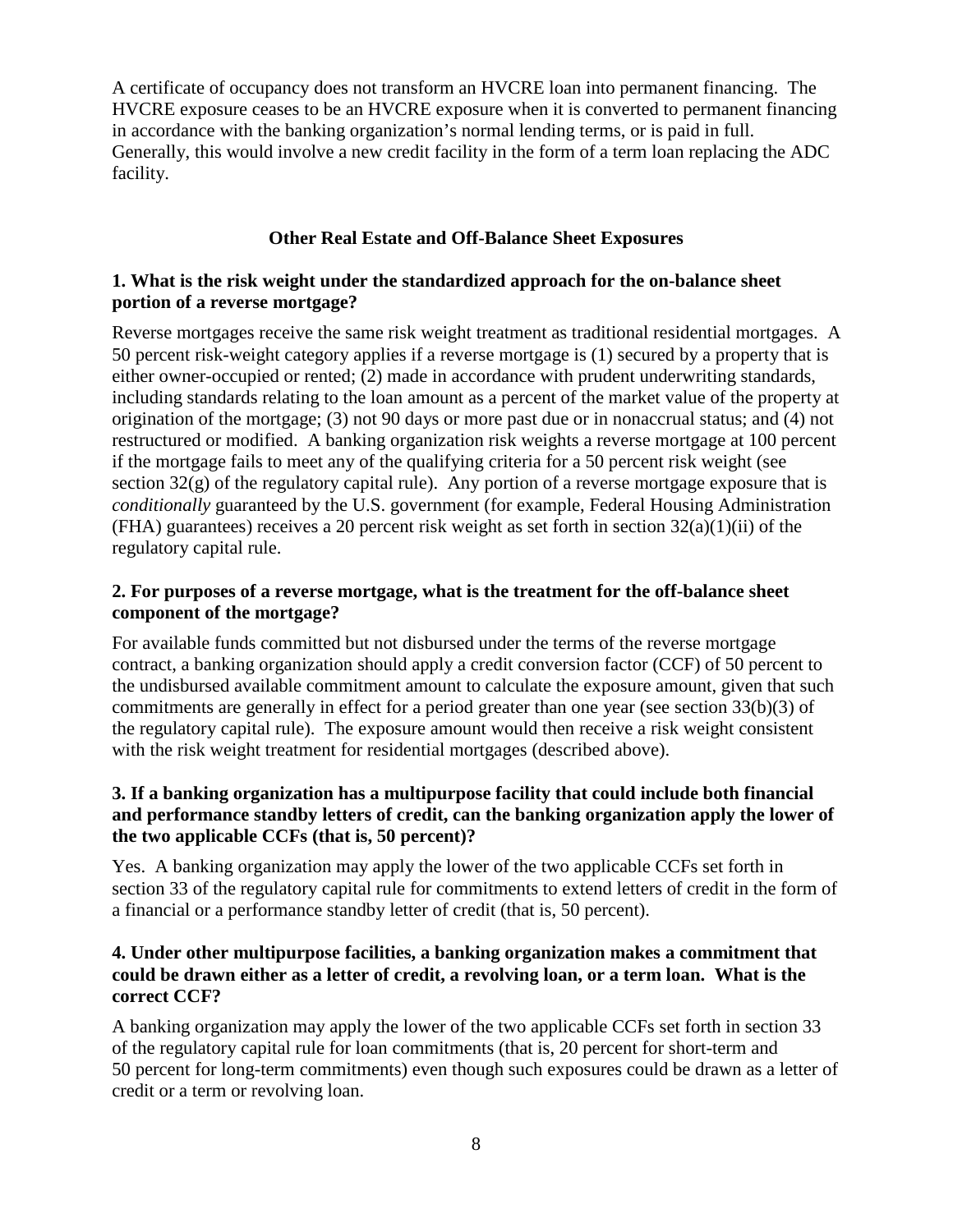#### **5. In order for a residential mortgage to comply with prudent underwriting standards, can private mortgage insurance (PMI) continue to be relied upon for purposes of computing LTV ratios?**

Yes. LTV ratios can account for PMI in determining whether a loan is made in accordance with prudent underwriting standards for purposes of section  $32(g)(1)(ii)$  of the regulatory capital rule.

## **6. May a home equity line of credit (HELOC) be considered unconditionally cancellable?**

Yes. A HELOC may be considered unconditionally cancellable to the extent it meets certain requirements. The regulatory capital rule defines unconditionally cancellable in section 2 to mean "a commitment for which a banking organization may, at any time, with or without cause, refuse to extend credit (to the extent permitted under applicable law)." In the case of a residential mortgage exposure that is a line of credit, a banking organization can unconditionally cancel the commitment if, at its option, it may prohibit additional extensions of credit, reduce the credit line, and terminate the commitment to the full extent permitted by applicable law and the regulations issued pursuant to those laws. This treatment is effectively identical to that under the general risk-based capital rules.

## **7. What is the proper capital treatment for FHA Title I loans?**

FHA Title I loans are secured by junior liens and are insured by the FHA at either a portfolio level or on an individual loan basis. The type of insurance provided by the FHA depends on the type, characteristics, and origination date of the loan.

FHA Title I loans that are insured on an individual loan basis should receive a 20 percent risk weight for the portion of the loan that is conditionally guaranteed by FHA, typically 90 percent of the outstanding loan balance, as set forth in section 32(a)(1)(ii) of the regulatory capital rule. The remaining, uninsured portion of the loan should be treated as a junior lien residential mortgage exposure for purposes of section  $32(g)(2)$  of the regulatory capital rule.

FHA Title I loans that have portfolio insurance are considered to be securitization exposures because only a portion of the portfolio is covered by insurance and should be risk weighted according to the applicable securitization framework, as set forth in section 41(b) of the regulatory capital rule. Banking organizations also have the option to hold regulatory capital against the underlying exposures as if they are not a tranched guarantee. If this option is selected, these exposures should be treated as junior lien residential mortgage exposures.

## **8. For purposes of the regulatory capital rule's definition of a statutory multifamily loan, can a multifamily mortgage receive a 50 percent risk weight during an interest-only period when no principal is due to be paid?**

Generally, statutory multifamily loans receive a 100 percent risk weight in the first year after origination. If the loan meets all the criteria in the statutory multifamily loan definition set forth in section 2 of the regulatory capital rule, including the timely payment of principal and interest in accordance with the terms of the loan for at least one year and the debt service coverage ratio criteria, the loan will receive a 50 percent risk weight in year two, as set forth in section 32(i) of the regulatory capital rule. For statutory multifamily mortgages with an interest-only period, there are no principal payments due during this period. Therefore, as long as the interest payments are made on a timely basis in accordance with the terms of the loan during year one, the requirement for timely payment is effectively met and the multifamily loan would be eligible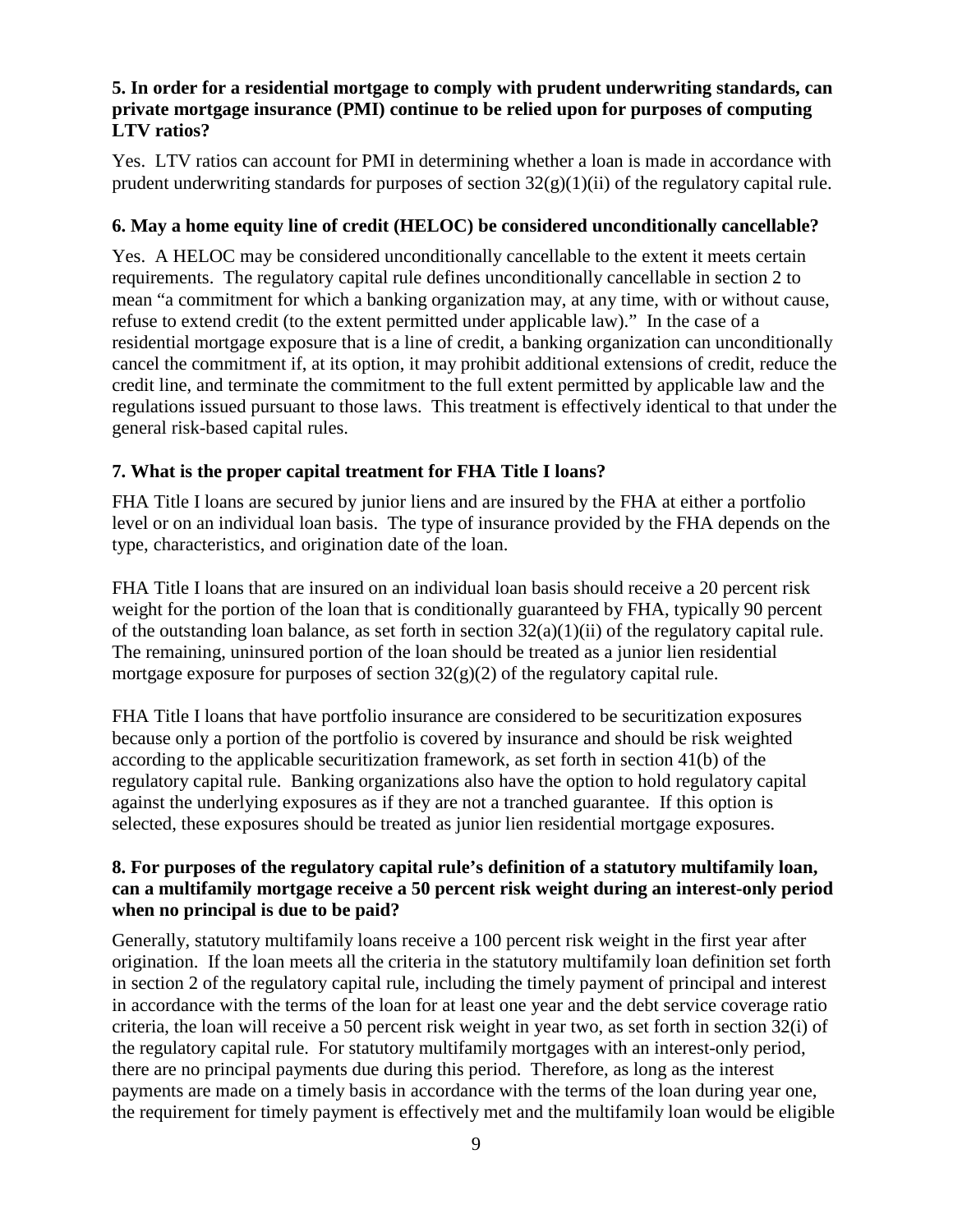to receive a 50 percent risk weight beginning in year two. In addition, the debt service coverage ratio should be calculated using the amortizing payment (principal and interest) that will occur under the terms of the loan. In the case of an adjustable loan, the amortizing payment is based on the fully indexed rate.

An interest-only loan that does not meet the other criteria in the definition of a statutory multifamily loan would generally continue to receive a 100 percent risk weight.

### **9. For a residential mortgage loan that is not in default, and otherwise meets all the lending requirements for a 50 percent risk weight, what would be the appropriate risk weight for this loan after the banking organization lowers the interest rate for the sole purpose of keeping the borrower as a customer?**

Under section 32(g) of the regulatory capital rule, a residential mortgage exposure may be assigned to the 50 percent risk-weight category only if it is not restructured or modified. Lowering the interest rate without any additional underwriting or documentation would constitute a loan modification and would subject the mortgage to a 100 percent risk weight. To continue receiving the preferential 50 percent risk weight, the banking organization would need to perform additional underwriting on the loan to the extent required for the banking organization to ensure that the credit quality of the borrower has not deteriorated. Moreover, in cases where the interest rate change is to prevent any type of payment increase or other change in terms (for example, from the end of a temporary fixed rate to a scheduled floating rate, from interest-only to amortizing payments, or to address an upcoming balloon payment), then the banking organization would need to fully re-underwrite the loan to maintain the 50 percent risk weight.

## **Separate Account and Equity Exposures to Investment Funds**

**1. A banking organization has an equity exposure to an investment fund. The investment guidelines of the fund permit it to hold securitization positions up to a specified limit. Under the standardized approach, can the banking organization use the alternative modified look-through approach of section 53(d) of the regulatory capital rule to calculate the risk weight for its equity exposure to the investment fund? What risk weight should the banking organization assign to the portion of its investment in the fund that, according to the investment limits of the fund, would be securitization exposures?**

The banking organization may use the alternative modified look-through approach set forth in section 53(d) of the regulatory capital rule to assign the adjusted carrying value of its equity exposure to an investment fund on a pro rata basis to different risk-weight categories based on the investment limits for various asset types contained in the fund's prospectus, partnership agreement, or similar contract that defines the fund's permissible investments (investment guidelines). If all due diligence requirements under section 41(c) of the regulatory capital rule are met, the banking organization may assign a risk weight to the securitization portion using either the gross-up approach or the simplified supervisory formula approach (SSFA) under section 43 of the regulatory capital rule depending on which of these approaches the banking organization has chosen to use across all of its securitization exposures, among other factors specified in section 42 of the regulatory capital rule. The banking organization may use the SSFA for all of its directly owned securitization exposures and the securitization exposures held by the investment fund, if the investment guidelines limit the investment fund's holdings of securitization exposures to only exposures that would be subject to a specific risk weight under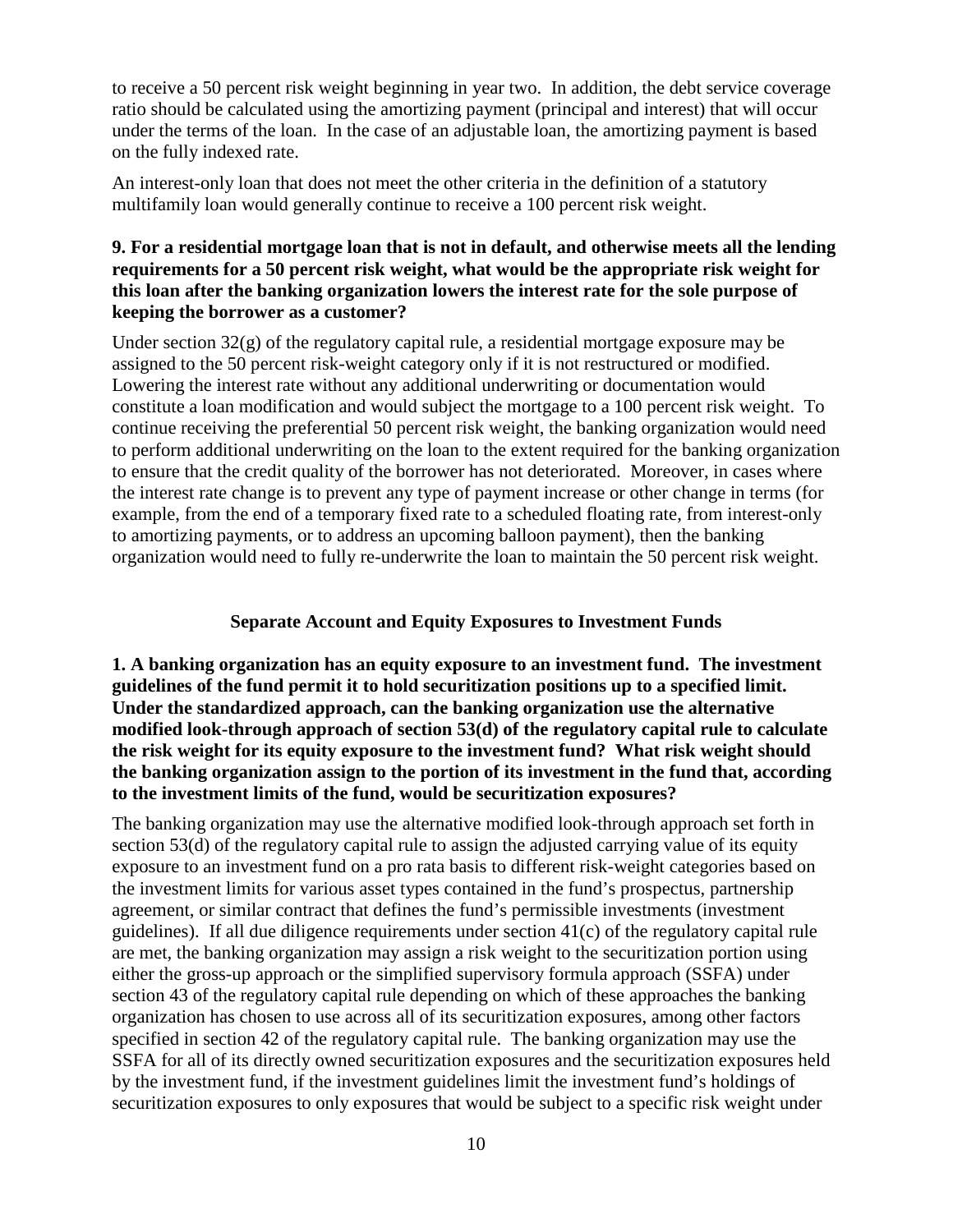the SSFA in section 43 of the regulatory capital rule. For example, the investment guidelines could limit the fund's holdings of securitization exposures only to exposures that would be subject to a 20 percent risk weight under the SSFA. Importantly, the investment guidelines would have to specify that any securitization exposure would be divested promptly if its risk weight calculated under the SSFA goes above the specified threshold.

In order for the banking organization to apply the risk weight limit specified in the investment guidelines, it also would need to meet the due diligence requirements in section  $41(c)$  of the regulatory capital rule, which require the banking organization to demonstrate a comprehensive understanding of the features of the securitization exposure that would materially affect its performance. The banking organization could rely on a third party (for example, the fund manager) to conduct the due diligence on the securitization exposures held by the investment fund and provide the analysis to the banking organization, provided that the banking organization has a process to assess and manage the risk of using a third party. (See, for example, the guidance issued by each agency related to outsourcing risk. Refer to [www.occ.gov/news](http://www.occ.gov/news-issuances/bulletins/2013/bulletin-2013-29.html)[issuances/bulletins/2013/bulletin-2013-29.html,](http://www.occ.gov/news-issuances/bulletins/2013/bulletin-2013-29.html)

[http://www.fdic.gov/news/news/financial/2008/fil08044.html,](http://www.fdic.gov/news/news/financial/2008/fil08044.html) and http://www.federalreserve.gov/bankinforeg/srletters/sr1319.htm.)

#### **2. Could an investment in a bank-owned life insurance (BOLI) hybrid product in which the gains and losses on the pool of assets are reflected in the cash surrender value recorded on the banking organization's balance sheet meet the definition of separate account under the regulatory capital rule?**

Yes, as long as the account meets all the requirements of a separate account as defined in section 2 of the regulatory capital rule, which refers to a legally segregated pool of assets owned and held by an insurance company for the benefit of an individual contract holder. Paragraph 4 of the definition of a separate account requires, in part, that all investment gains and losses, net of contract fees and assessments, be passed through to the contract holder. Paragraph 4 would be satisfied if the gains and losses on the investment are passed through to a banking organization via changes in the on-balance sheet cash surrender value of the investment. The banking organization must not receive cash payments of any gains or earnings of the assets in the pool.

**Qualifying Central Counterparty (QCCP)[5](#page-10-0)**

## **1. What should a banking organization consider when determining whether a non-U.S. central counterparty (CCP) is a QCCP under paragraph (1)(ii) of the QCCP definition of the regulatory capital rule?**

A banking organization should review the CCP's home-country regulator's implementation of the "Principles for Financial Market Infrastructures" (PFMI) published by the Committee on Payment and Settlement Systems (CPSS) and the technical committee of the International Organization of Securities Commissions (IOSCO), as well as the home-country regulator's application of the PFMI to the CCP.<sup>[6](#page-10-1)</sup> When conducting its review, a banking organization can

<span id="page-10-0"></span> $<sup>5</sup>$  For QCCP questions, see definition of "QCCP" in section 2 of the regulatory capital rule.</sup>  $\overline{\phantom{a}}$ 

<span id="page-10-1"></span><sup>6</sup> See [http://www.bis.org/publ/cpss101a.pdf.](http://www.bis.org/publ/cpss101a.pdf)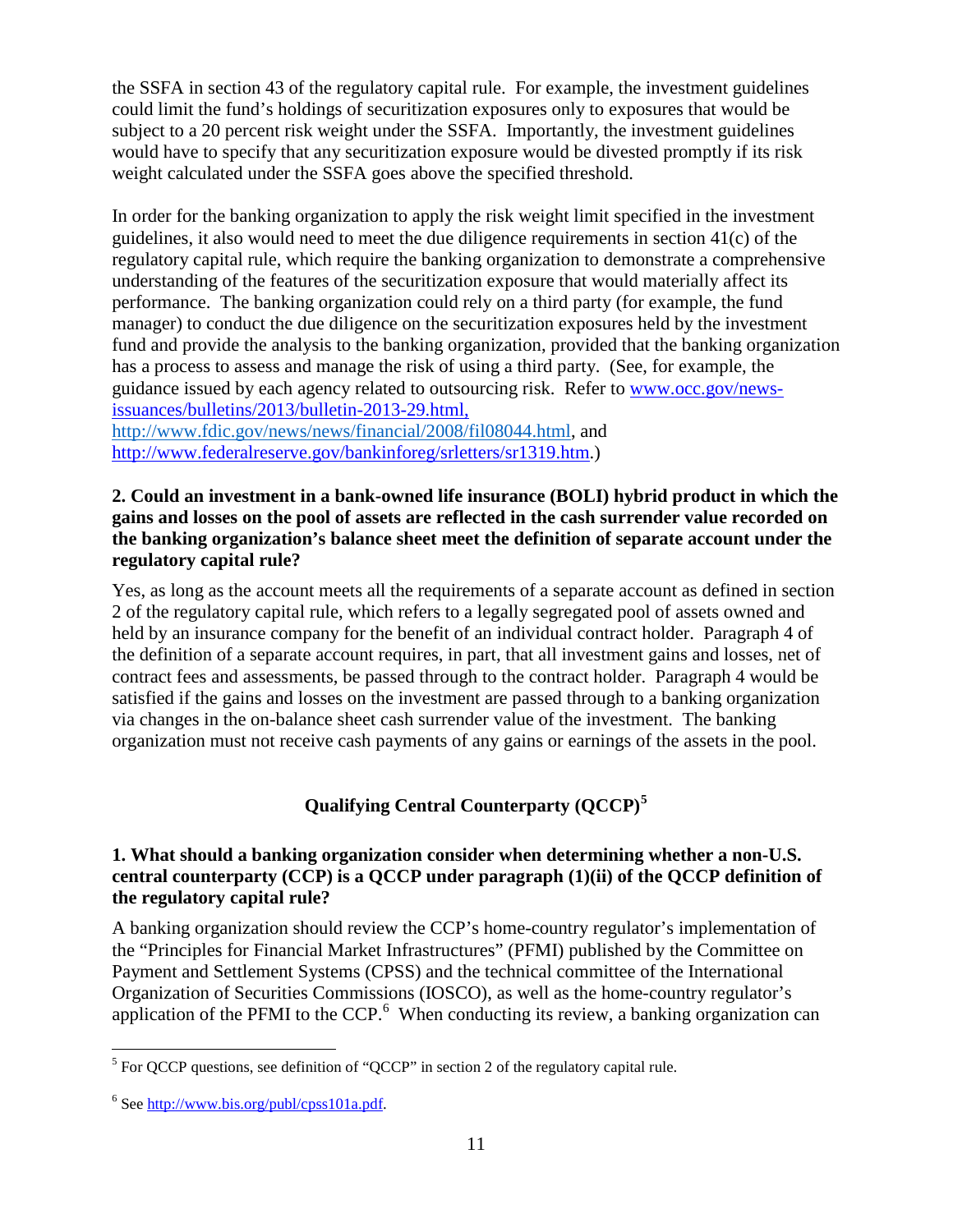take into account analyses conducted by third parties, such as industry associations, law firms or consultants, and monitoring reports on the implementation of the PFMIs published by CPSS and IOSCO. [7](#page-11-0)

## **2. Can banking organizations rely on QCCP designations published by foreign supervisory or regulatory authorities? For example, the European Securities and Markets Authority plans to publish a list of CCPs outside of the European Economic Area that will be recognized as QCCPs under the European Market Infrastructure Regulation and the Capital Requirements Directive IV.**

A QCCP designation by a foreign supervisory or regulatory authority alone is not sufficient for a banking organization to determine that a CCP meets the definition of a QCCP under the regulatory capital rule. However, the designation can be presented as supporting evidence in the banking organization's demonstration that the CCP meets the definition of a QCCP under paragraph  $(1)(iii)(B)$  of the OCCP definition in section 2 of the regulatory capital rule.

## **3. Does imposing an uncapped liability exposure to members automatically disqualify a CCP from qualifying as a QCCP?**

No. The definition of QCCP in section 2 of the regulatory capital rule does not automatically preclude a CCP that does not cap the liability exposures of its members from meeting the definition of a QCCP under the rule.

### **4. For CCPs that clear multiple product types, is the QCCP designation made at the clearinghouse legal entity level or at the product level?**

If a CCP maintains separate default funds for each product, then a banking organization should conduct separate assessments with respect to each product segment to determine whether the CCP qualifies as a QCCP with respect to that product segment. See definition of QCCP in section 2 of the regulatory capital rule.

# **Credit Valuation Adjustment (CVA)**

## **\*1. Is a clearing member banking organization's exposure to a clearing member client from a derivative transaction subject to a CVA capital charge?**

Yes. According to paragraph 2 of the definition of a cleared transaction in section 2 of the regulatory capital rule, a clearing member banking organization's exposure to its clearing member client is not a cleared transaction. Such derivative transactions are over-the-counter derivative transactions and, thus, included in the CVA capital requirement calculation. See section 132(e) of the regulatory capital rule.

Of note, the regulatory capital rule allows a clearing member banking organization to recognize a shorter margin period of risk or holding period when calculating its exposure at default (EAD) for derivative transactions with clearing member clients. This downward adjusted EAD also enters into the CVA capital requirement calculation for the clearing member banking

l

<span id="page-11-0"></span> $7$  For example, see [http://www.bis.org/publ/cpss111.htm.](http://www.bis.org/publ/cpss111.htm)